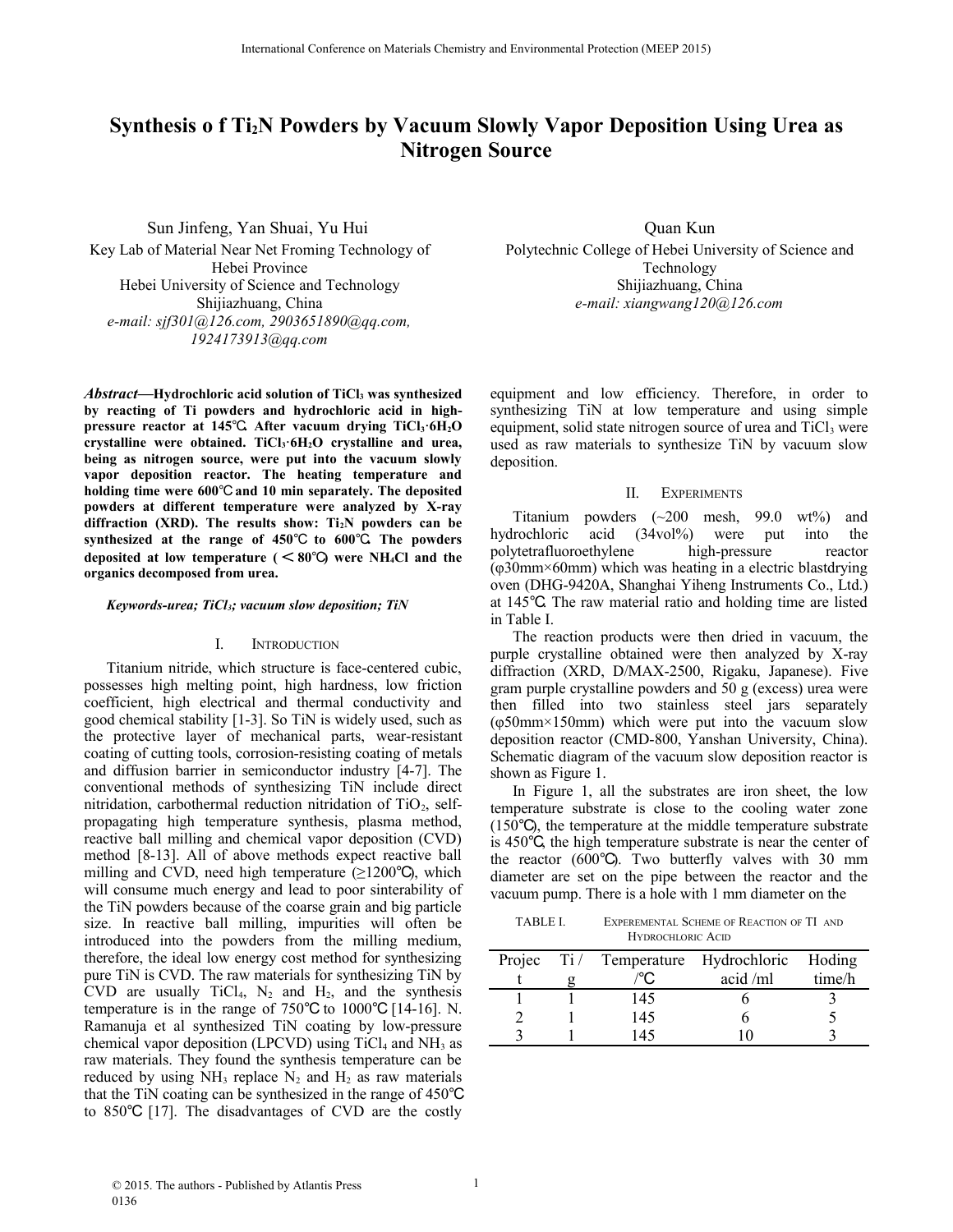

Figure 1. Schematic diagram of the vacuum slow deposition reactor for synthesizing TiN

valve 1, so the reactor can be pumped slowly when valve 2 is open and valve 1 is closed. The vacuum slow deposition process is that, firstly, pump the reactor to 5 pa by opening valve 1 and valve 2; then close both valve 1 and valve 2 meanwhile heat the reactor to 400℃ with the heating rate is 10℃/min; open valve 2 ten seconds interval 5 minutes closed for slow pumping until heating to 600℃; stop heating after holding 10 min. All the substrates with the deposited powders were analyzed by XRD.

### III. RUSULTS AND DISCUSSION

The XRD patterns of the powders which were obtained by reacting between Ti powders and hydrochloric acid and then vacuum drying are shown in Figure 2.



Figure 2. XRD patterns of the purple crystalline powders obtained by reacting between 1 g Ti powders and different volume hydrochloric acid (HCl) at 145℃ for different holding time  $(a)$  HCl 6ml, 3h (b) HCl 6ml, 5h (c) HCl 10ml, 3h

The reaction product is  $TiCl<sub>3</sub>$  6H<sub>2</sub>O for 6 ml hydrochloric acid and 3 h holding time, as shown in Figure 2(a). For the same volume of hydrochloric acid, increase the holding time from 3 h to 5 h, the main products are  $TiO<sub>2</sub>$  with small fraction of  $TiCl<sub>3</sub>$ , as shown in Figure 2(b). The reason may be that increasing the holding time, more hydrochloric acid was react with Ti and small amount of residual hydrochloric acid was volatilized when open the [high-pressure reactor,](http://dict.cnki.net/dict_result.aspx?searchword=%E9%AB%98%E5%8E%8B%E5%8F%8D%E5%BA%94%E9%87%9C&tjType=sentence&style=&t=high-pressure+reactor) supersaturated  $TiCl<sub>3</sub>$  in the hydrochloric acid was precipitated and react with air to form  $TiO<sub>2</sub>$ . For the same holding time, increasing the volume of hydrochloric acid from 6 ml to 10 ml, the product is not changed,  $TiCl<sub>3</sub>·6H<sub>2</sub>O$ , as shown in Figure  $2(c)$ . The difference is that the intensity of diffraction peak is higher which means high [crystallinity.](javascript:showjdsw() The product in the high-pressure reactor is purple solution, which is [hydrochloric acid solution](http://dict.cnki.net/dict_result.aspx?searchword=%E7%9B%90%E9%85%B8%E6%BA%B6%E6%B6%B2&tjType=sentence&style=&t=hydrochloric+acid+solution) of TiCl<sub>3</sub>. Hu et al found that Ti can be react with HCl at above  $800^{\circ}$ C to form TiCl<sub>3</sub> by thermodynamic calculation [18]. The temperature can be decreased to 145℃ in high-pressure reactor in this paper.

The XRD patterns of different substrates with deposited powders are shown in Figure 3. There is only Fe diffraction peak of iron sheet for low temperature substrate. A thin white layer, formed on the low temperature substrate, can be seen by visual, which may be the organic decomposed from the urea. For the middle temperature (450℃) and high temperature (600 $\degree$ C) substrates, Ti<sub>2</sub>N and C<sub>4</sub>H<sub>12</sub>N<sub>2</sub>O<sub>6</sub> diffraction peaks can be found, except Fe diffraction peaks. On the cover and cooling water wall of the vacuum slow deposition reactor (  $\leq 60^{\circ}$ C), a lot of white crystalline powders were deposited, which were NH4Cl and CH4N2O analyzed by XRD as shown in Figure 4.



Figure 3. XRD patterns of different powders deposited on different temperature substrates (a) 150℃ (b) 450℃ (c) 600℃



Figure 4. The XRD patterns of the powders deposited on the cover and cooling water wall  $(<60^{\circ}$ C of the vacuum slow deposition reactor